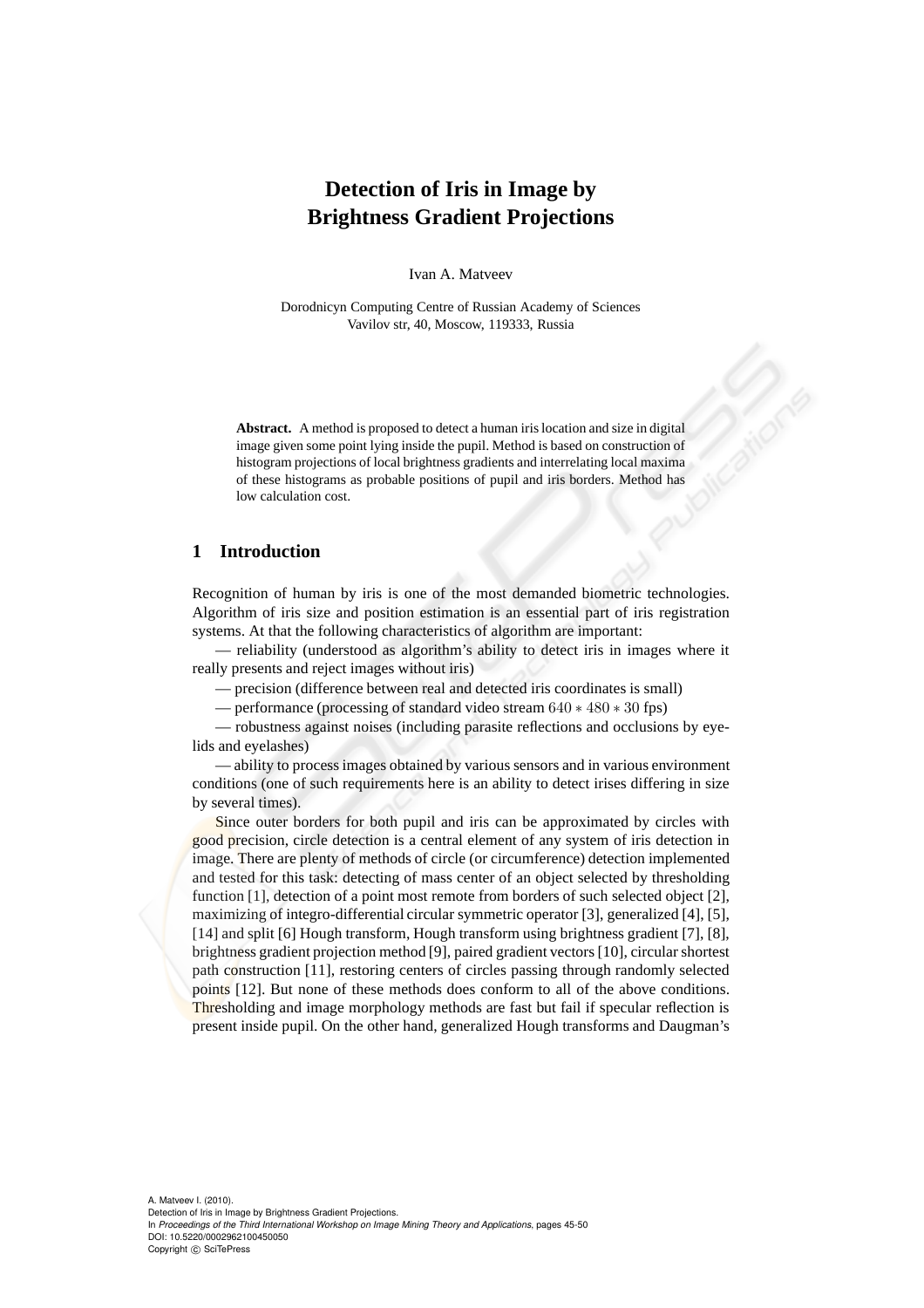operator give stable results but are calculation intensive and inadequate for real-time applications. More elaborated later methods [10,11,12] give better robustness/time compromise.

However, so far the fact was not employed that iris border contains two circles (pupil-iris and iris-sclera borders) with interrelated parameters. Synchronous detection of two circles with parameters subject to certain mutual restrictions, implied by nature of iris allows substantially enhance algorithm characteristics in comparison with search of single circle. A proposed algorithm of iris location is based on construction of histograms (local brightness gradient circular projections) and comparisons of their maxima as possible positions of iris borders.

## **2 Construction of Circular Projections of Brightness Gradient**

As in majority of recognition tasks the problem of iris location can be treated as a problem of selection of best positions of the two circles from a set of alternatives. These alternatives are given by positions of maxima of circular projections of brightness gradient. These projections are constructed relative to an approximate iris center, as detected in [9].

Input data for the algorithm are monochrome eye image and an approximate position of eye center. Irises with diameter not exceeding image size (i.e. minimum of image width and image height) can be detected.

Denote:  $\mathbf{c} = (c_x \ c_y)^T$  be a point of approximate center position. Method [9] guarantees its distance to real pupil center is not greater than half of pupil's radius. For simplicity consider this point as a coordinate origin.  $\mathbf{x} = (x \quad y)^T$  is a point vector,  $b(x)$  is a brightness (intensity) in this point,  $g(x) = \nabla b(x)$  is a brightness gradient. Gradient for discrete digital image is calculated using Sobel mask.

Only points with certain gradient value and direction can belong to iris border. This set is described by indicator function:

$$
v_U(\mathbf{x}) = \begin{cases} 1, if & \|\mathbf{g}\| > T_1 \text{ and } T_2 < \frac{\mathbf{x} \cdot \mathbf{g}}{\|\mathbf{x}\| \|\mathbf{g}\|} \text{ and } U, \\ 0, & \text{otherwise,} \end{cases}
$$
(1)

where  $T_1$  and  $T_2$  are thresholds, U is an additional condition selecting a sector (quadrant) of the coordinate plane.  $T_1$  is set to reject image noise (including quantization noise) and is calculated as  $6\sqrt{2}$  max $\{\sigma, 2\}$ , where  $\sigma$  is a dispersion caused by the noise.  $T_2$  is set to include only points where brightness gradient has approximately same direction as the point vector:  $T_2 = \arccos(\pi/6)$ . Following conditions are used for selecting of left, right, upper and lower quadrants respectively:

$$
U = \begin{cases} L: |x| > |y|, x < 0, \\ R: |x| > |y|, x > 0, \\ B: |x| < |y|, x < 0, \\ T: |x| > |y|, x > 0. \end{cases}
$$
(2)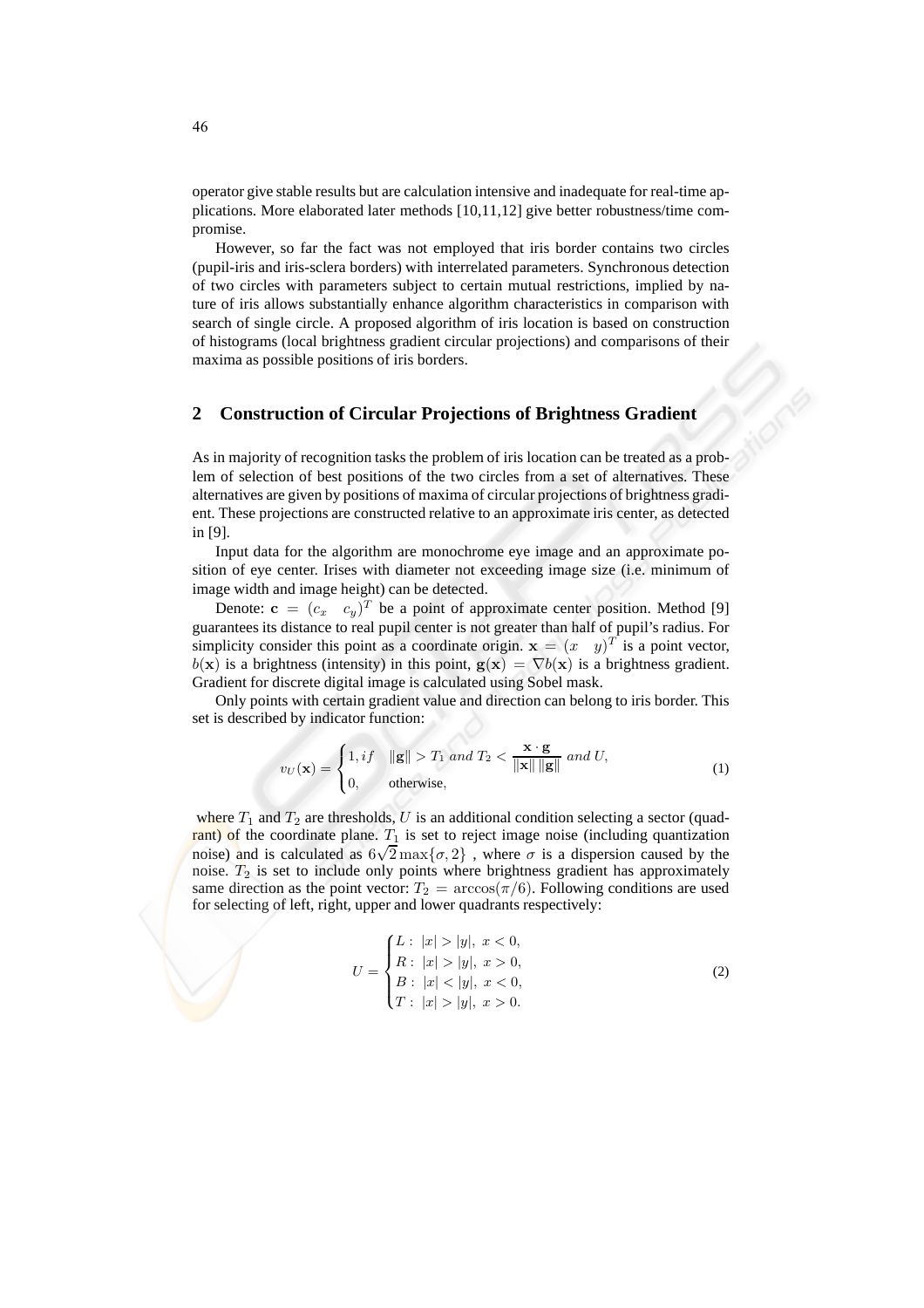

**Fig. 1.** Sample of circular projection and local maxima positions.

Taking one of above conditions, for instance,  $U = R$  for  $v_{U}(\mathbf{x})$  one can obtain a histogram of number of points satisfying the conditions as a function of radius. For example the following is a histogram of right quadrant normalized to radius:

$$
\Pi_R(r) = \frac{1}{2\pi r} \sum_{r-0.5 < ||\mathbf{x}|| < r+0.5} v_R(\mathbf{x}).\tag{3}
$$

The histogram may have several local maxima. Denote n-th local maxima value as  $loc \max_{n,r} \prod_R(r)$  and its position as  $\arg loc \max_{n,r} \prod_R(r)$ .

Fig.1. represents eye image and its right quadrant histogram  $\Pi_R(r)$ . Eight local maxima positions arg  $loc \max_{n,r} \prod_R(r)$ ,  $n = 1...8$  are outlined in the histogram. After detecting local maxima positions for all four quadrants one can obtain distances to hypothetic circle borders from central point in appropriate direction.

Combining these values one can obtain coordinates of centers  $\mathbf{q} = (q_x \ q_y)^T$  and radii  $\rho$  of these circles:

$$
q_x^{n,m} = \frac{1}{2} \left( \arg \log \max_{n,r} \Pi_R(r) - \arg \log \max_{m,r} \Pi_L(r) \right),\tag{4}
$$

$$
q_y^{u,v} = \frac{1}{2} \left( \arg \log \max_{u,r} \Pi_T(r) - \arg \log \max_{v,r} \Pi_B(r) \right),\tag{5}
$$

$$
\rho^{n,m,u,v} = \frac{1}{4} \left( \operatorname*{arg}_{n,r} \frac{\log \log \max_{n,r} \prod_{R}(r) + \operatorname*{arg}_{n,r} \log \max_{n,r} \prod_{L}(r) + \operatorname*{arg}_{u,r} \log \max_{u,r} \prod_{R}(r) \right). \tag{6}
$$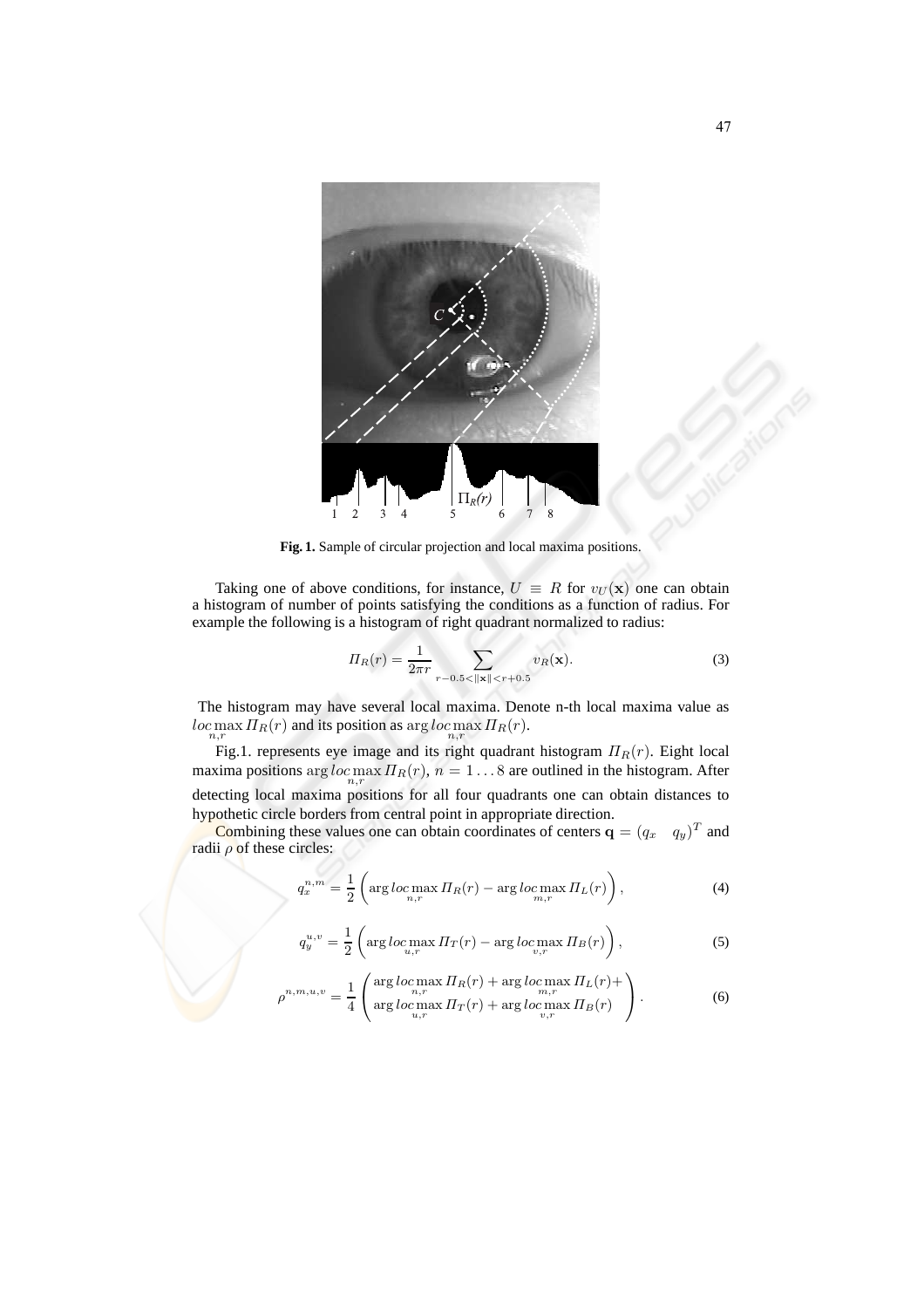Quality of circle obtained for four given positions of local maxima  $(n, m, u, v)$  (in right, left, top and bottom projections respectively) may be estimated as sum of projection function values in these positions:

$$
Q_{n,m,u,v} = \log \max_{n,r} \prod_{R}(r) + \log \max_{m,r} \prod_{L}(r) + \log \max_{u,r} \prod_{T}(r) + \log \max_{n,r} \prod_{B}(r). \tag{7}
$$

#### **3 Selection of Interrelated Histogram Maxima**

So, various hypothetic circles are constructed by a method of circular projections. The circles can be hypothetic pupils (index P is used further) or irises (index I). Circles can be defined by their parameters, center position and radius:  $(q_P, r_P)$   $(q_I, r_I)$ . If two circles are the borders of an iris the following limitations due to human iris nature [13] are necessarily true:

1)  $r_P > \frac{1}{c}$  $\frac{1}{6}r_I$  (iris radius cannot exceed pupil radius more than six times);

2)  $r_P < \frac{3}{4}$  $\frac{1}{4}r_I$  (pupil radius cannot be bigger than 75% of iris radius);

3)  $d < r_P$ ,  $d = ||\mathbf{q}_P - \mathbf{q}_I||$  iris center lies inside pupil circle;

4)  $2(r_I - r_p - d) > r_I - r_P + d$ , or after reduction  $d < \frac{r_I - r_P}{3}$  (lengths of segments between pupil and iris borders cut by a line passing through pupil and iris centers do not differ by more than two times).

From all pairs of circles satisfying (1–4) the one is selected with maximum sum of quality values.

Thus algorithm in whole consists of three steps:

1. Calculation of local gradients in image. Each of two gradient components require six memory reads, five additions, one subtraction, three bit shifts and one memory write, that is totally 24 integer operations per one image point.

2. Building circular projections (histograms) for four quadrants selecting local maxima in histograms. This requires evaluating indicator function (1) in each point. Checking condition  $\|g\| > T_1$  requires two memory reads for obtaining  $g_x$  and  $g_y$ , two multiplications, one addition and one comparison operations, totally six integer operations. Most of image points do not have enough brightness gradient to pass this check and are not involved in the following calculations. Checking condition  $T_2 < \frac{x \cdot g}{\|x\| \|g\|}$  is split to checking  $\mathbf{x} \cdot \mathbf{g} > 0$  and  $(\mathbf{x} \cdot \mathbf{g})^2 > T_2^2 \mathbf{x}^2 \mathbf{g}^2$  to avoid square root calculation. First of these conditions takes six integer operations and rejects half of points. Second takes additional four multiplications and one comparison. Summing to projection histogram is a single memory write operation. Totally, processing of each image point in this step takes from 6 to 18 integer operations, and the major share of points is processed in 6 operations.

3. Enumeration of circle combinations searching most likely (with biggest quality) pair. The computational cost of this step depends on the number of local maxima selected rather than on source image size. Typical number of local maxima is around ten, and there could be dosens of thousands of combinations from four maxima positions,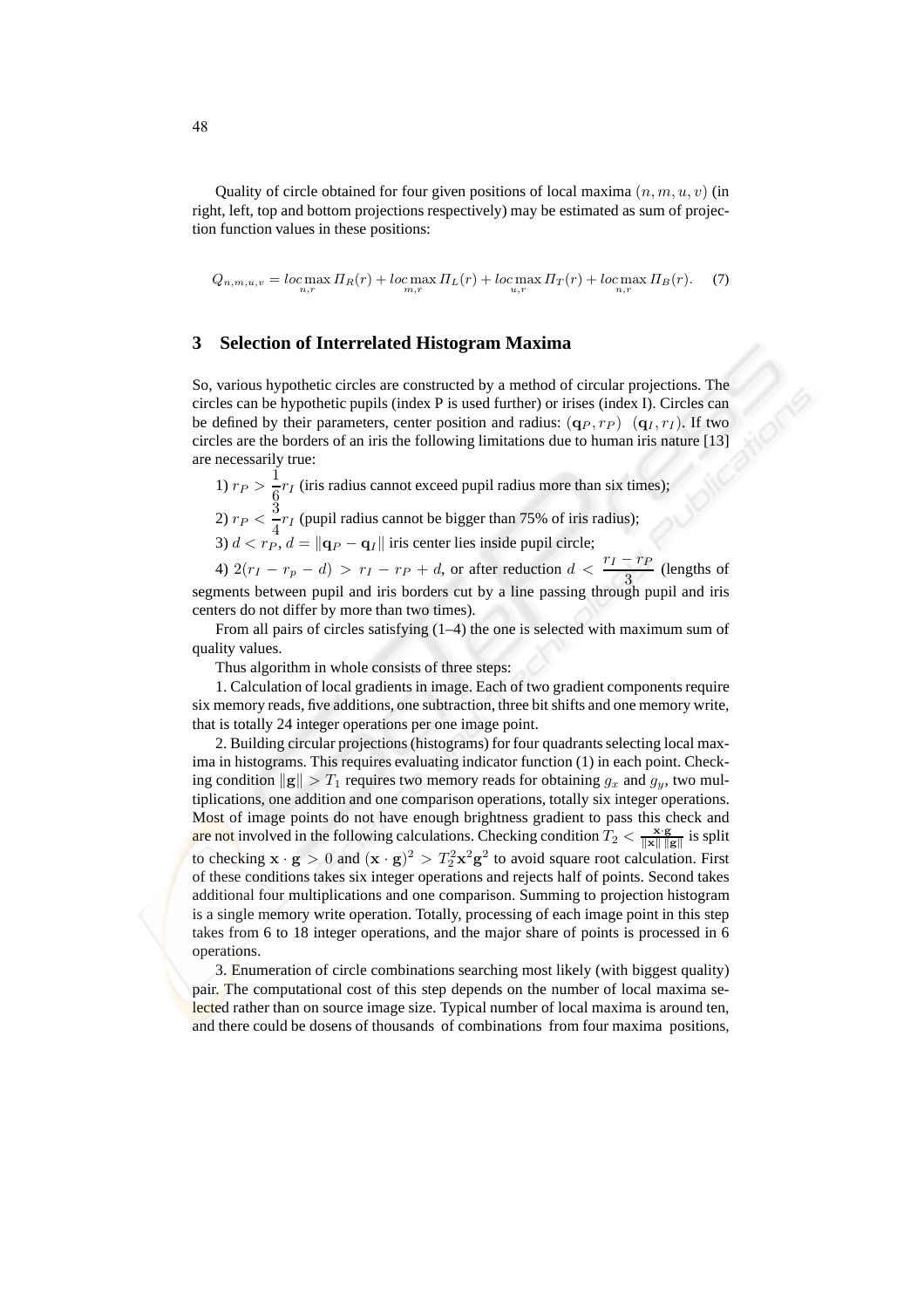however most of them do not pass the limitations (1)-(4). Only less than hundred hypotheses are sensible and require quality calculation and comparison. Hence the amount of calculations in this step is negligible compared to the previous ones.

Totally, from 30 to 42 integer operations per one image pixel are required, and majority of pixels are treated with 30 operations. Image of the typical size of 640 ∗ 480 pixels is processed in 10 million operarions.

## **4 Experiments**

The following databases from public domain were used for performing experimental study:

— UBIRIS (http://www.di.ubi.pt/∼hugomcp/doc/ubiris.pdf),1207 images

— CASIA Iris Image Database (http://www.sinobiometrics.com),16213 images

— Iris Challenge Evaluation (http://iris.nist.gov/ice/), 2954 images

Size of these images is 640 ∗ 480 pixels, iris radii vary from 50 to 200 pixels.

*Testing method*. Eye images were reviewed by human expert who indicated pupil and iris borders in each of them. These data were then considered as true and were used for method verification. Then images were processed automatically. The approximate eye center was detected by method [9] (this point rarely matches true pupil center or true iris center, but is always close to them). With the help of method proposed here pupil and iris were detected. Their parameters were compared with those indicated by human operator. Table below gives numbers of rude errors (difference in any one of center coordinates or radii exceeds 10 percents of iris radius) and moderate (difference in any one of center coordinates or radii exceeds 5 percents of iris radius) errors. If all parameter values differ from true one not more than by five pixels, detection is considered correct.

| Data base     | Image | Number of | Number    | Number of | Number    |
|---------------|-------|-----------|-----------|-----------|-----------|
|               | count | moderate  | of rude   | moderate  | of rude   |
|               |       | errors in | errors in | errors in | errors in |
|               |       | pupil     | pupil     | iris      | iris      |
|               |       | detection | detection | detection | detection |
| <b>UBIRIS</b> | 1201  | 296       |           |           |           |
| <b>CASIA</b>  | 16213 | 2070      | 48        | 274       | 43        |
| ICE           | 2954  | 116       | 17        | 18        |           |

**Table 1.** Results of algorithm for test databases.

Execution of the algorithm takes not more than 0.01 second in PC with P-IV 3GHz CPU for an image of 640 ∗ 480 pixels. Main share of calculation time is taken by Sobel gradient estimation.

Proposed method of iris location may be applied for preliminary determination of pupil (with precision up to 5 pixels) and iris (with precision up to 10 pixels) positions if a point lying inside pupil is known. Method is useful for real-time applications.